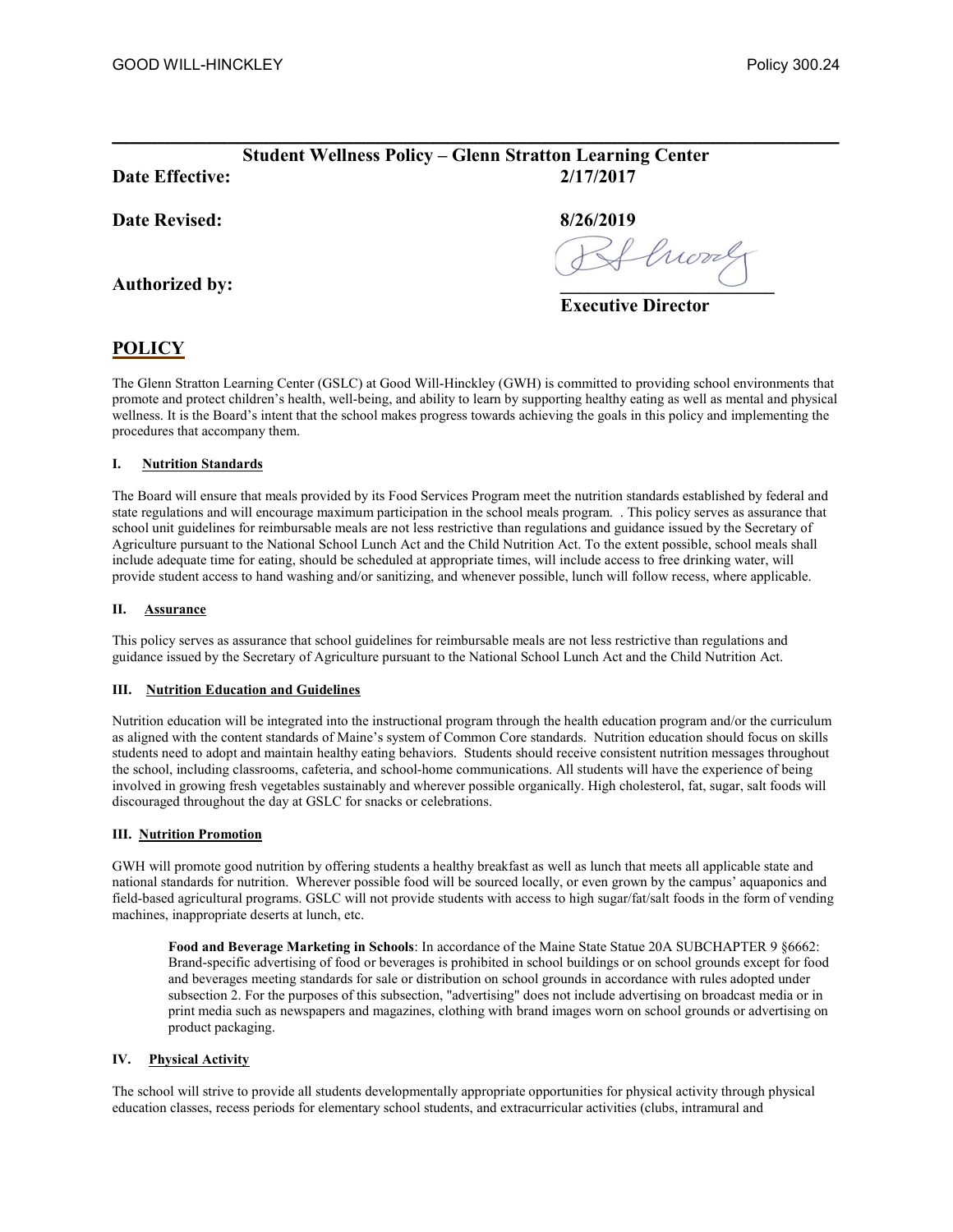interscholastic athletics). School programs are intended to build and maintain physical fitness and to promote healthy lifestyles. The school should encourage parents to support their children's participation in physical activities, including available before- and after-school programs. Physical activities that can be carried on throughout the lifespan such as stretching, walking, dancing, and working out will be emphasized in our physical education programs.

#### V. Other School-Based Wellness Activities

The school, with prior approval of the President/Executive Director or designee, may implement other appropriate programs that support consistent wellness messages and promote healthy eating as well as mental and physical wellness.

The Board may approve policy; regulations or guidelines for refreshments served at parties or celebrations during the school day or for food as rewards, or may delegate the responsibility for such regulations or guidelines to administrators at the school level.

The school may develop programs that encourage staff to learn and engage in healthy lifestyle practices.

#### VI. Implementation and Monitoring

The Principal or designee shall be responsible for the implementation of the wellness policy, for monitoring efforts to meet the intent of this policy, and for reporting to the Board on an annual basis.

Monitoring may include surveys or solicitation of input from students, parents, staff, and school administrators.

Reports may include, but are not limited to:

- Outcomes specifically related to student wellness
- The status of the school environment in regard to student wellness issues
- Evaluation of the school food services program and compliance with nutrition guidelines
- Summary of wellness programs and activities in the school
- Feedback from students, parents, staff, school administrators and wellness committee
- Recommendations for policy, program or curriculum revisions

#### VII. Appointment and Role of the Wellness Committee

The Board recommends that the school-wide Wellness Committee is comprised of at least one of each of the following:

- Board member
- School administrator
- Food Services Director/designee
- Student representative
- Parent representative
- Community representative
- $\bullet$  Teacher(s)
- Community organization or agency representative
- Other Staff
- Other Persons

The Wellness Committee shall serve as an advisory committee in regard to student wellness issues and will be responsible for making recommendations related to the wellness policy, wellness goals, administrative or school regulations and practices, or raising awareness of student health issues.

With the prior approval of the Principal or designee, the Wellness Committee may survey parents, students and the community and/or conduct focus groups or community forums.

The Wellness Committee shall provide periodic reports to the Principal or designee and, as requested, to the Board.

#### VIII. Wellness Goals

The Board has identified the following goals associated with student wellness:

 Engaging students, parents, teachers, food service professionals, health professionals, and other interested community members in developing, implementing, monitoring, and reviewing school-wide nutrition and physical activity policies.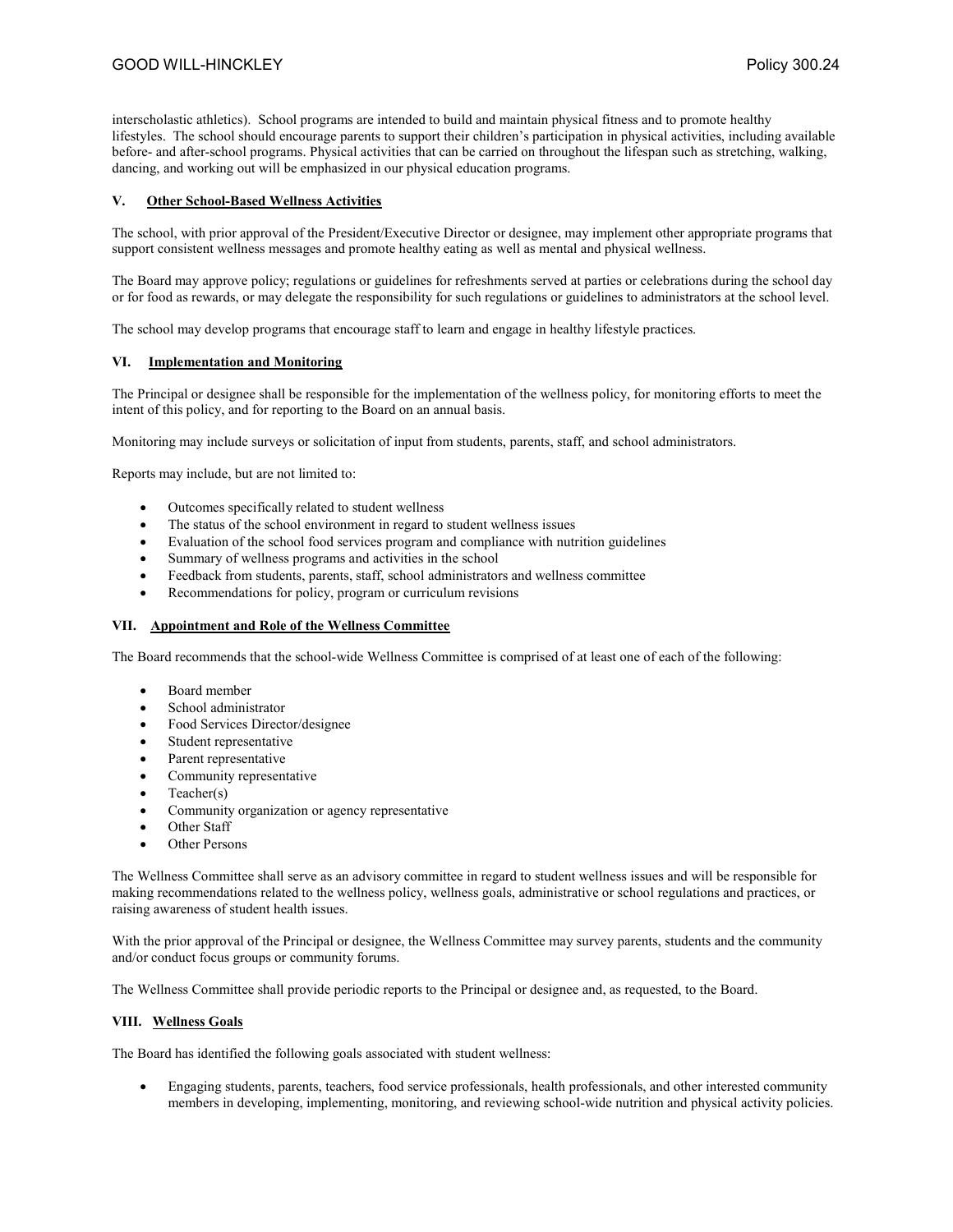- Providing students with opportunities, support, and encouragement to be physically active on a regular basis.
- Meeting at minimum, nutrition requirements established by local, state, and federal statues and regulations and shall meet the nutrition recommendations of the U.S. Dietary Guidelines for Americans.
- Providing students with access to a variety of affordable, nutritious, and appealing foods that meet the health and nutrition needs of students; and providing clean, safe, and pleasant settings and adequate time for students to eat.
- Participating in available federal school meal programs including the School Breakfast Program and National School Lunch Program, to the maximum extent practicable.
- Providing nutrition education and physical education to foster lifelong habits of healthy eating as well as mental and physical wellness, and establishing linkages between health education and school meal programs, and with related community services.
- Encouraging parents, teachers, school administrators, student, food service professionals, and community members to serve as role models in practicing healthy eating and being physically active, in school, at home, and in the community.

### IX. Goals for Nutrition Promotion

- The school staff will cooperate with agencies and community organizations to provide opportunities for nutrition related student projects and learning experiences.
- Consistent nutrition messages will be disseminated throughout the school in the classroom, the cafeteria, and schoolhome communications.
- Administrators and staff will be encouraged to model nutritious food choices and eating habits.
- Schools will encourage parents/guardians to provide healthy meals and snacks for their children through take-home materials and other means.
- Students will have access to clean and safe drinking water, throughout the school day and school activities.
- Schools will promote consumption of water as an essential element in maintaining overall health and wellness.

# X. Goals for Nutrition Education

- The school will provide nutrition education that focuses on the skills students need to adopt and maintain healthy eating behaviors.
- The school's nutrition education will be provided in a sequential, comprehensive health education program aligned with the content standards of the Maine system of Learning Results.
- Nutrition education will be integrated into other subjects as appropriate to complement, not replace, the health education program.
- The school will provide foods that meet or exceed the federal nutrition standards, adequate time for students to obtain food and eat, lunch scheduled at appropriate hours of the day (OR: as close to the middle of the school day as possible), adequate space to eat, and a clean and safe meal environment.
- Consistent nutrition messages will be disseminated throughout the school in the classroom, the cafeteria, and schoolhome communications.
- Administrators and staff will be encouraged to model nutritious food choices and eating habits.
- Appropriate professional development will be provided for food services staff.

# XI. Goals for Physical Activity

- The physical education program will provide students with the knowledge and skills needed to be physically fit and take part in healthful physical activity on a regular basis.
- Students will develop motor skills and apply them to enhance their coordination and physical performance.
- Students will demonstrate responsible personal and social behaviors in physical activity settings.
- The physical education curriculum will be aligned with the content standards of the Maine system of Learning Results.
- Physical education classes will keep all students involved in purposeful activity for a majority of the class period.
- Physical education classes will provide students of all abilities the opportunity to learn.
- The school will provide a physical and social environment that encourages safe and enjoyable physical activity and fosters the development of a positive attitude toward health and fitness.
- The school will provide facilities adequate to implement the physical education curriculum for the number of students served.
- School will promote efforts to provide opportunities for students to engage in age-appropriate activities on most days of
- Appropriate professional development will be provided for physical education staff and other staff involved in the delivery of such programs.

### XII. Goals for Other School-Based Activities